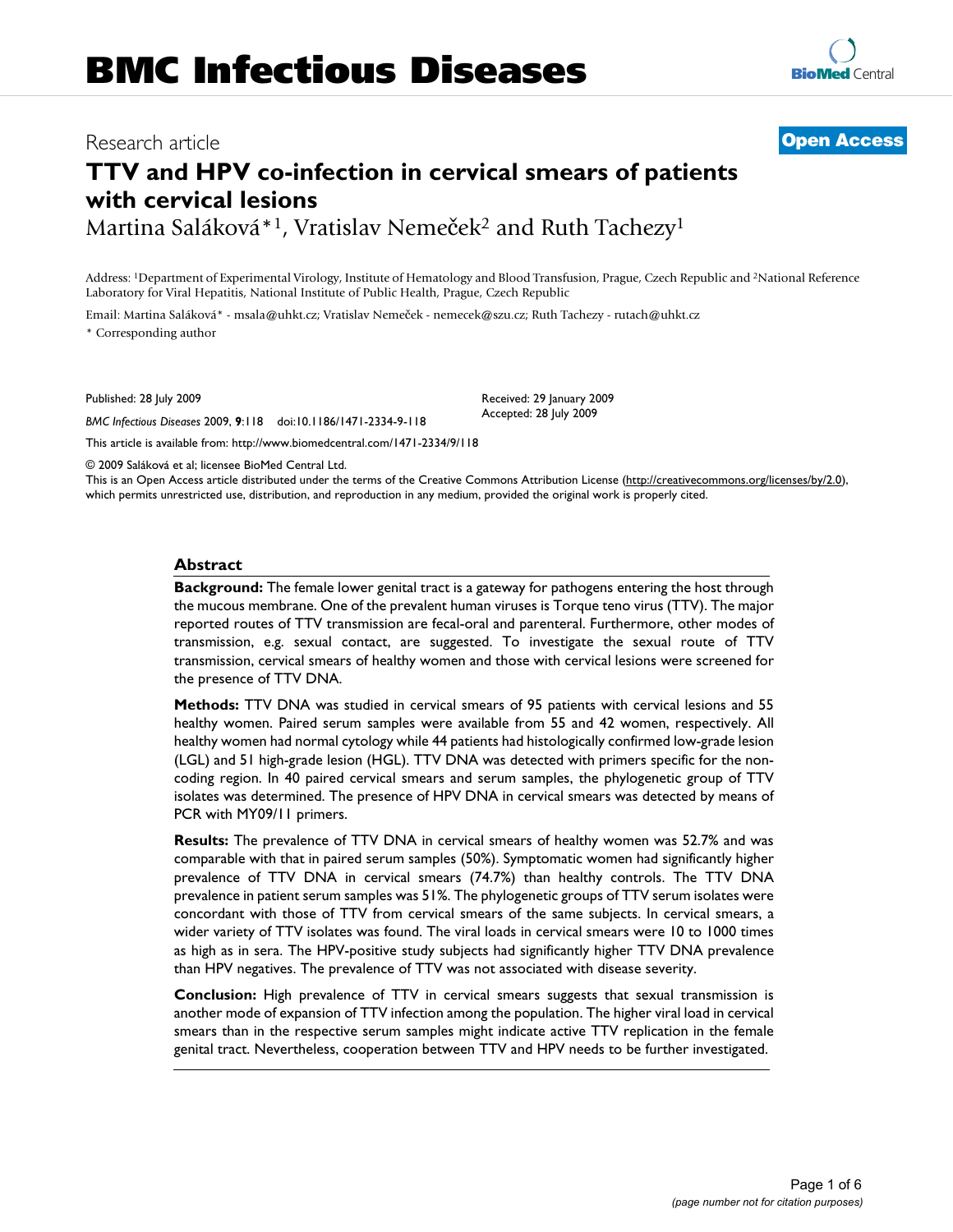#### **Background**

The mucosal surface of the female lower genital tract is the first line of defense against pathogens. The physical barrier created by epithelial cells prevents the penetration of microbes and together with dendritic cells, macrophages, NK cells and chemical elements, they are the main components of the innate immune system. However, many common infectious disease pathogens succeed in entering the host through the mucous membrane after which they spread systematically. One of the most prevalent viral pathogens of cervical epithelial cells is human papillomavirus (HPV). HPV is a very common sexually transmitted infection with prevalence rates ranging from 2% to 44% among healthy women around the world [[1](#page-4-0)]. HPV plays a role in the development of precancerous lesions and squamous cell carcinomas in the anogenital region. However, most individuals eliminate the HPV infection without any evidence of disease and only very few HPV-infected women develop invasive cervical cancer after a long period. The number of sexual partners, smoking, and infections by other sexually transmitted pathogens are factors which increase the risk of cervical cancer in HPV infected individuals [\[2\]](#page-4-1).

The human population is frequently infected with Torque teno virus (TTV), a small, non-enveloped DNA virus with a single stranded circular genome, recently classified into a floating family called *Anellovirus* [\[3\]](#page-4-2). TTV shows a high degree of genetic variability: until now, more than 40 genotypes of TTV divided into 5 major phylogenetic groups have been identified in various clinical specimens from humans, including blood and cervical smears [\[4\]](#page-4-3). To date, no clinical manifestations have been unequivocally associated with TTV, classified into orphan viruses [\[5\]](#page-4-4). Nevertheless, the high genetic diversity of TTV implies the risk that one of TTV genotypes may have pathogenic potential.

The major routes of transmission are parenteral and fecaloral. Since TTV DNA was detected in semen and cervical smears, sexual transmission has also been considered as a possible mode of infection [[6](#page-4-5)[-9\]](#page-4-6). A study has observed increase in TTV prevalence with increasing number of sexual partners among drug users with liver disease [\[10](#page-4-7)]; on the other hand, several studies have reported that in atrisk groups of prostitutes, the rate of TTV viremia was not significantly different from that in controls [\[11](#page-4-8)[-13](#page-4-9)]. Therefore, the role of sexual transmission remains unclear.

To investigate the possibility of sexual transmission of TTV, cervical smears from healthy women and those with cervical lesions were screened for the presence of TTV DNA. For most study subjects, parallel serum samples were also available for comparison and TTV subtyping. Co-infection with TTV and HPV was investigated to support the hypothesis of the sexual route of TTV transmission.

## **Methods**

#### *Study population*

Cervical smears and sera samples were obtained from the bank of the National Reference Laboratory for Papillomaviruses in Prague. All samples were collected during a prospective study of HPV in patients treated for cervical lesions in 1996–1997 [\[14](#page-4-10)]. Cervical smears from 95 patients (mean age 35 years, age range 18–71) were randomly selected to form two balanced groups of patients, one with low-grade and one with high-grade cervical lesions. The control group of 55 healthy women (mean age 32 years, age range 18–61) was selected as age matched to the patients group. Parallel serum samples were collected from 55 patients and 42 healthy women. For all study subjects, cytology data was available and for patients, histology data at enrollment was obtained. Furthermore, the questionnaire data on medical history, education, socioeconomic status, and number of lifetime sexual partners was accessible. All healthy women had normal cytology with no pathological, clinical or cytological findings while in the patient group, 44 and 51 subjects had histologically confirmed low-grade lesions (LGL) and high-grade lesions (HGL), respectively. No informed consent from patient was needed by course of law in the Czech Republic before 2000. The study in 1996–1997 was approved by the Ethical committee of the institution.

#### *DNA extraction*

Cervical brushes were transported in tubes containing phosphate-buffered saline solution (PBS) with 5 mM ethylene diamine tetraacetic acid (EDTA), pH 8.0, and stored at +4°C. The tubes were vortexed and cells were collected by centrifugation at 1,000 rpm for 10 min. Forty microlitres of each cell pellet were digested in 100 μl of lysis buffer (50 mM Tris/HCL, pH 8.0, 1% Tween-20, 5 mM EDTA, pH 8.0) containing 100 μg/ml proteinase K (Fermentas, Hanover, MD) at 37°C overnight. Proteinase K was inactivated at 95°C for 10 minutes and the samples were stored at -20°C. DNA was extracted from 200 μl of serum by QIAamp Blood kit (QIAGEN Ltd., Crawley, UK) and dissolved in 100 μl of the elution buffer (QIAGEN Ltd., Crawley, UK). The control plasmid with a part of the human beta-globin gene was added to serum sample for the evaluation of DNA quality. Extracted DNA was stored at -20°C.

The integrity and quality of DNA was assessed by amplification of the human beta-globin gene with primer PC03/ PC04. All tested samples were positive for the human beta-globin gene [\[15](#page-4-11)].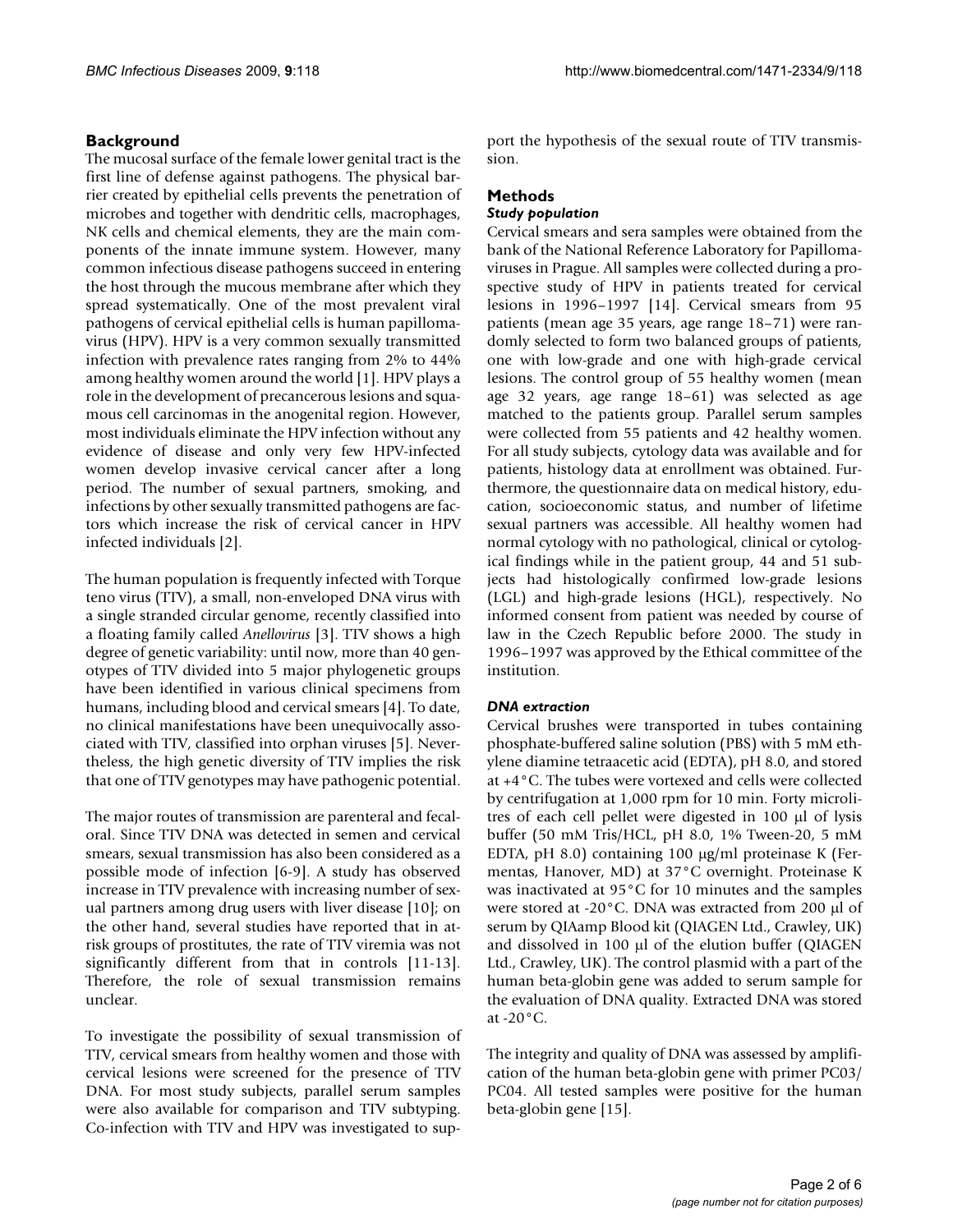#### *HPV DNA detection*

The cervical smears were analyzed for the presence of HPV DNA by means of PCR with MY09/11 primers followed by Southern blot hybridization and identification of HPV types on dot blot hybridization with oligonucleotide type specific probes or by sequencing [\[14](#page-4-10)].

#### *TTV DNA detection*

TTV DNA detection in cervical smears and serum samples was done by nested PCR directed at the non-coding region of TTV (PCR NCR) with NG133/147 and NG132/134 [[16\]](#page-4-12) and with primers specific for the ORF1 N22 region (PCR ORF1) [[17](#page-5-0)]. The sensitivity of both assays was analyzed by amplification of cloned TTV DNA at 1, 10 and 100 copies per tube. The PCR NCR system was 10–100 times more sensitive, able to detect one copy per reaction (data not shown). Furthermore, ORF system is known to amplify limited number of TTV genotypes while NCR system can detect genotypes from all five so far known major TTV phylogenetic groups. The prevalence with NCR primers in our study was much higher and therefore we used results obtained with this system for the final analysis.

Ten microlitres of the PCR product were separated electrophoretically on a 3% agarose gel (NuSieve 3:1, FMC Bio-Product, Rockland, ME).

#### *Semiquantitative determination of TTV DNA load*

DNA extracted from the sera and cervical smears from 5 patients with cervical abnormalities and 5 healthy women was serially diluted (in 10-fold steps) in distilled water and the presence of TTV DNA was detected by PCR NCR. The highest dilution  $(10<sup>N</sup>)$  testing positive was used as a relative titer for determining the viral titer per 1 ml of TTV DNA in serum samples and cervical smears.

#### *Genotyping determination*

In 25 patients and 15 healthy women positive for TTV DNA in both cervical smears and serum samples, the TTV genotype was determined by a PCR assay based on amplification with TTV group-specific primers derived from the conserved non-coding region [[18\]](#page-5-1).

The statistical analysis was performed using the Fisher exact test. Odds ratios (OR) with 95% confidence intervals (CI) and two-tailed P values were calculated in  $2 \times 2$ tables using the EPI INFO statistical package (2002 version) and Graph Pad InStat (version 3.05) (GraphPad Software, San Diego, CA). In all tests, the basic significance level was  $P = 0.05$ .

## **Results**

In total, 150 cervical smears and 97 serum samples were screened by PCR for the presence of TTV. The prevalence rates of TTV in the study groups of healthy women and patients with cervical lesions are shown in Table [1.](#page-2-0)

The prevalence rates of TTV DNA were 52.7% in cervical smears of healthy women (29/55) and 50% in the parallel serum samples (21/42). The difference between the TTV DNA prevalence rates from the patient cervical smears and serum samples was statistically significant (74.7% (71/ 95) versus 51% (28/55), OR = 2.9, CI 1.4–5.8, P = 0.004). Comparable prevalence rates of TTV DNA were found in the sera from patients and healthy women, while patients showed significantly higher TTV DNA rates in cervical smears than healthy women (OR = 2.4, CI 1.2–4.8,  $P =$ 0.02).

Overall, 98.9% (94/95) of cervical smears from patients with cervical abnormalities and 27.3% (15/55) cervical smears from healthy women were HPV DNA positive. The HPV-positive study subjects showed a significantly higher prevalence of TTV DNA, i.e. 71.6% (78/109), than the HPV-negatives with 48.8% (20/41) (OR = 2.6, CI 1.3–5.5,  $P = 0.01$ ). The patients were divided into two groups according to cervical lesion severity. The TTV prevalence rate was slightly higher in the group with high-grade lesions, i.e. 76.5% (39/51), than in that with low-grade lesions, i.e. 68.2% (30/44), but the difference was not statistically significant.

The relative viral loads in cervical smears and in the respective serum samples were compared for five patients and five healthy women. All of these subjects had 10 to 1.000 times higher TTV DNA titers in cervical smears than in serum samples.

TTV genotype was determined in 25 patients and 15 healthy women with both tested specimens positive for

#### <span id="page-2-0"></span>**Table 1: Prevalence of TTV DNA in study groups**

|                 | Material        |                  |       |                  |                             |
|-----------------|-----------------|------------------|-------|------------------|-----------------------------|
| <b>Subjects</b> | Cervical smears |                  | Serum |                  | OR (95%CI), P               |
|                 | N               | TTV positive (%) | N     | TTV positive (%) |                             |
| Patients        | 95              | 71 (74.7)        | 55    | 28(51)           | 2.9 $(1.4-5.8)$ , P = 0.004 |
| Healthy women   | 55              | 29 (52.7)        | 42    | 21(50)           | <b>NS</b>                   |

N – number of subjects, NS – not significant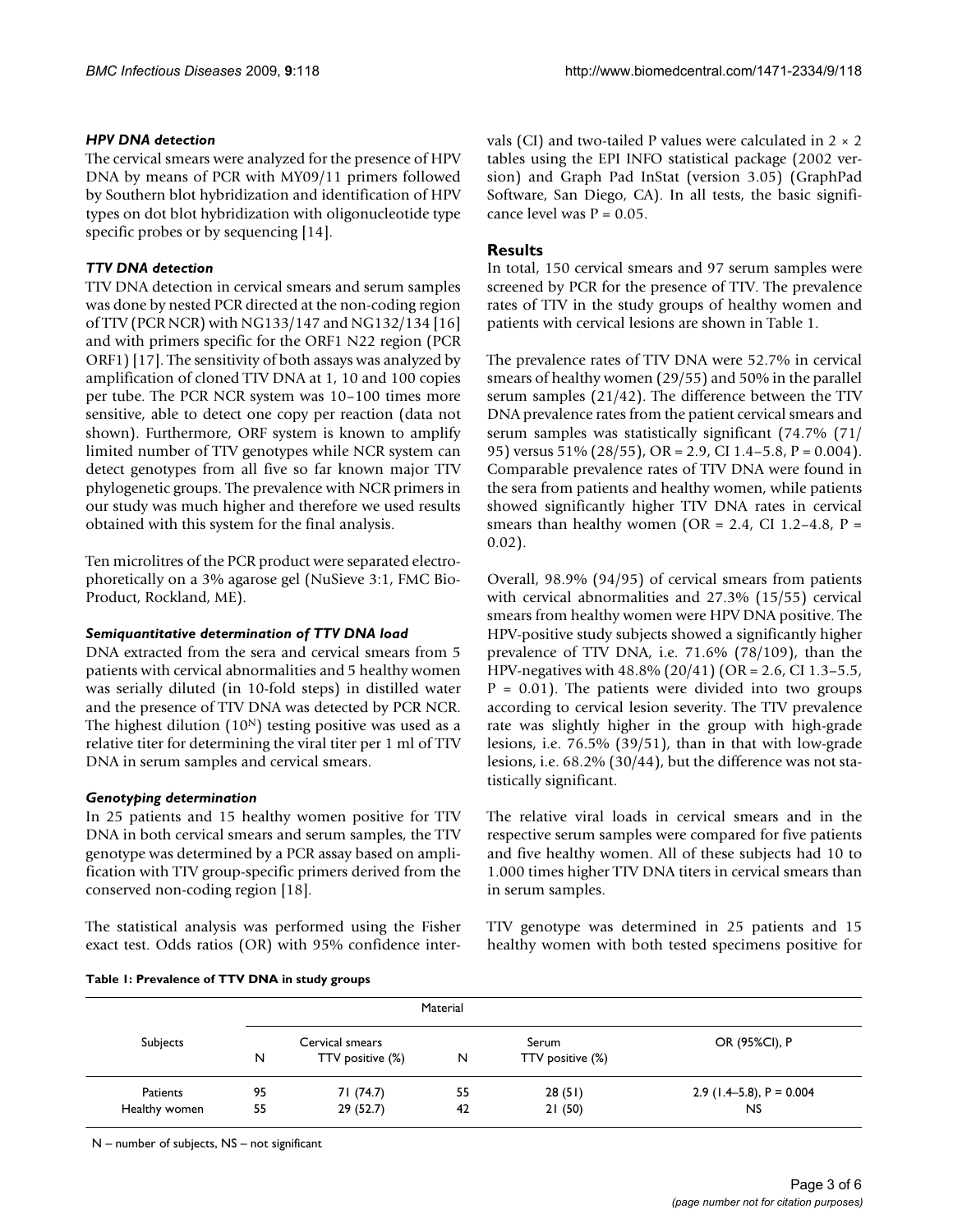TTV. Any of TTV genotypes was recognized in 86% of patient cervical smears, 50% of patient serum samples, 77% of healthy women's cervical smears and 34% of the healthy women's serum samples. The most prevalent phylogenetic group was TTV 1 (45%), followed by TTV 3 (40%), the phylogenetic group TTV 5 was found rarely (6%) and TTV 2 only in the group of patients (4%). Concordant phylogenetic groups of TTV isolates were found in serum samples and the parallel cervical smears from the same subject; however, in cervical smears more diverse TTV genotypes were present (Table [2\)](#page-3-0).

The number of sexual partners self-reported by the study subjects did not exceed four. No difference in the prevalence of TTV DNA associated with the number of sexual partners was found; the TTV DNA positivity rates were 65% (73/112) in subjects with less than three sexual partners and 64.5% (20/31) in those with three or four sexual partners.

## **Discussion**

TTV infects the majority of the general population worldwide but is not associated with any clinical evidence of disease. The high prevalence of TTV in the general population might be explained by the existence of multiple transmission routes. Several studies have reported the parenteral and fecal-oral routes of TTV transmission and other modes of transmission have also been considered. The presence of TTV DNA in cervical smears and semen suggests that TTV may be spread by sexual contact [[9\]](#page-4-6).

In our study, in agreement with Calcaterra et al., Chan et al., and Fornai et al [\[6](#page-4-5)[-8\]](#page-4-13), we observed a high prevalence of TTV in cervical smears. The prevalence of TTV DNA in cervical smears of healthy women was similar to that previously reported for the Czech general population [\[13\]](#page-4-9). In healthy women, no difference was found in the prevalence of TTV between the cervical smears and parallel

<span id="page-3-0"></span>**Table 2: TTV phylogenetic group distribution**

serum samples. Only one study has so far compared the prevalence of TTV DNA in these two types of specimens. Fornai et al. have reported a higher prevalence of TTV DNA in serum than in cervical smears. Nevertheless, the differences between the study populations can explain this discrepancy. The subjects tested in the Fornai study were HIV-infected individuals who have a higher TTV prevalence and viral load in the serum than the general population [\[19](#page-5-2),[20](#page-5-3)].

The cervical smears from patients with cervical lesions were more frequently infected by TTV in comparison with those from healthy women. The co-presence of HPV and TTV in the patient cervical smears suggests that both viruses have a common transmission route. The co-infection with TTV and other viruses such as HBV, HCV, and HIV l has been reported by others [[11](#page-4-8),[19](#page-5-2)[,21](#page-5-4)]. The high TTV/HPV co-infection rate, similar to those of HIV, HBV, HCV, supports the hypothesis that these viruses share the same mode of transmission and that sexual transmission is another important mode of TTV infection. HPV is an etiological factor of cervical carcinoma and precancerous cervical lesions. The mode of transmission is mostly sexual. It has been documented that patients with cervical disorders are more likely to start sexual life sooner and to have more sexual partners [\[22](#page-5-5)]. Therefore, it is likely that if TTV is transmitted sexually it will be more frequently present in women infected with HPV. Women with cervical lesions are also more likely to be HPV positive and form a risk group in comparison to healthy women in terms of the mode of transmission. Nevertheless, we did not find the number of sexual partners to be a risk factor for TTV infection, most likely due to the relatively low number of lifetime sexual partners of our study subjects. Many studies have reported that the risk of HPV infection and cervical cancer increases with more than six lifetime partners [[22](#page-5-5)]. The similarity in the TTV phylogenetic groups in the isolates from cervical smears and serum samples implies

| ID | TTV phylogenetic groups in cervical smear | TTV phylogenetic groups in serum |  |  |
|----|-------------------------------------------|----------------------------------|--|--|
|    |                                           |                                  |  |  |
|    |                                           |                                  |  |  |
|    |                                           |                                  |  |  |
|    | 1,2,3                                     |                                  |  |  |
|    |                                           |                                  |  |  |
|    | 1,2,3,5                                   | 1,2,3                            |  |  |
|    |                                           |                                  |  |  |
|    | 1,3,5                                     | 1,3,5                            |  |  |
|    |                                           |                                  |  |  |
| ۱0 |                                           |                                  |  |  |
|    |                                           |                                  |  |  |
|    |                                           |                                  |  |  |

TTV phylogenetic group distribution in parallel cervical smears and serum samples in which any TTV genotype was detected, ID is sample number, ID1-9 are samples from patients with cervical lesions, ID10-12 are samples from healthy women.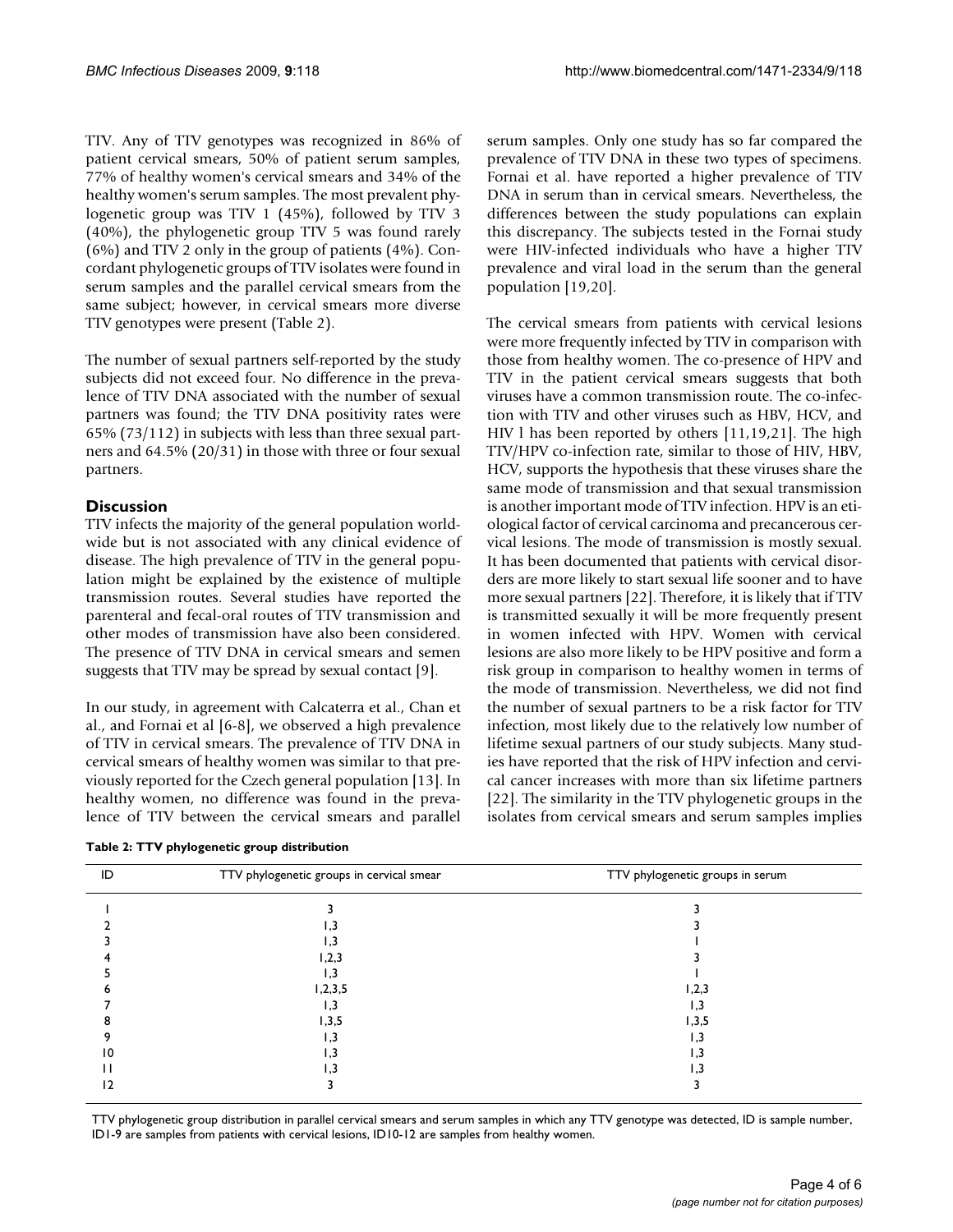the same source of TTV infection. The higher TTV load in cervical smears may indicate that the vagina is the entry site of TTV infection. The higher genotypic variability of TTV in cervical smears may reflect that the vagina is the first place of TTV infection. On the other hand, it might also explain the inability to detect the lower TTV load in the serum.

Originally, liver tissue had been thought to be a site of TTV replication since the viral loads in hepatocytes were 10 to 100 times higher than those in the respective plasma samples. This hypothesis was confirmed by the detection of a double-stranded variant of TTV DNA in the liver and hepatocytes by in situ hybridization. The viral titer was 10 to 10.000 times higher in saliva than in serum. The assumption that TTV might replicate in oropharyngeal tissues and/or salivary glands was supported by the detection of TTV in the gingival tissue [[23](#page-5-6)]. In our study, we found 10 to 1.000 higher viral loads in cervical smears than in the parallel serum samples. This observation suggests that TTV might also replicate in cells of the cervicovaginal area.

The reported higher viral loads of TTV in HIV infected patients might be associated with a poorer prognosis in AIDS. A higher viral load can be explained by the immune stimulation due to HIV infection. CIN biopsies in HIVpositive women have shown higher lymphocyte and macrophage counts in the squamous epithelium of the cervix and an increased intralesional concentration of proinflammatory cytokines modulating HIV replication, with consequently increased HIV genital shedding [[24\]](#page-5-7). Similarly, higher TTV prevalence in HPV-positive patients can be attributed to the stimulation of the immune system by HPV infection and additional increase in TTV load. Nevertheless, more data is needed to better understand the phenomena. Additional risk to patients with cervical lesions from co-infection with TTV was also investigated. As in our study, TTV prevalence did not differ between patients with low-grade and high-grade cervical lesions, co-infection with TTV and HPV seemed unlikely to promote the progression of precancerous cervical lesions.

#### **Conclusion**

To conclude, high TTV prevalence in cervical smears suggests that sexual transmission is another mode of expansion of TTV infection among the population. The higher viral loads in cervical smears than in the respective serum samples might indicate active TTV replication in the female genital tract or might be the result of plasma secretion. The TTV shedding is possibly mediated by the immune upregulation in the cervix and vagina due to HPV infection. Nevertheless, natural cooperation between TTV and HPV needs to be further investigated.

#### **Competing interests**

The authors declare that they have no competing interests.

#### **Authors' contributions**

MS projected the study, carried out the experimental work, did all statistical analyses and evaluation of the results. MS wrote the first draft of the paper and other coauthors contributed to the final draft. RT and VN participated in the study design and data interpretation. All authors read and approved the final manuscript.

#### **Acknowledgements**

This work was supported by the Grant Agency of the Czech Republic (grant project 310/06/P421)

#### **References**

- <span id="page-4-0"></span>1. Bosch FX, de Sanjose S: **[Human papillomavirus in cervical can](http://www.ncbi.nlm.nih.gov/entrez/query.fcgi?cmd=Retrieve&db=PubMed&dopt=Abstract&list_uids=11822990)[cer.](http://www.ncbi.nlm.nih.gov/entrez/query.fcgi?cmd=Retrieve&db=PubMed&dopt=Abstract&list_uids=11822990)** *Curr Oncol Rep* 2002, **4:**175-183.
- <span id="page-4-1"></span>2. Munoz N, Castellsague X, de Gonzalez AB, Gissmann L: **[Chapter 1:](http://www.ncbi.nlm.nih.gov/entrez/query.fcgi?cmd=Retrieve&db=PubMed&dopt=Abstract&list_uids=16949995) [HPV in the etiology of human cancer.](http://www.ncbi.nlm.nih.gov/entrez/query.fcgi?cmd=Retrieve&db=PubMed&dopt=Abstract&list_uids=16949995)** *Vaccine* 2006, **24 Suppl 3:**S3/1-10.
- <span id="page-4-2"></span>3. Hino S: **[TTV, a new human virus with single stranded circular](http://www.ncbi.nlm.nih.gov/entrez/query.fcgi?cmd=Retrieve&db=PubMed&dopt=Abstract&list_uids=11987140) [DNA genome.](http://www.ncbi.nlm.nih.gov/entrez/query.fcgi?cmd=Retrieve&db=PubMed&dopt=Abstract&list_uids=11987140)** *Rev Med Virol* 2002, **12:**151-158.
- <span id="page-4-3"></span>4. Peng YH, Nishizawa T, Takahashi M, Ishikawa T, Yoshikawa A, Okamoto H: **[Analysis of the entire genomes of thirteen TT](http://www.ncbi.nlm.nih.gov/entrez/query.fcgi?cmd=Retrieve&db=PubMed&dopt=Abstract&list_uids=11855633) [virus variants classifiable into the fourth and fifth genetic](http://www.ncbi.nlm.nih.gov/entrez/query.fcgi?cmd=Retrieve&db=PubMed&dopt=Abstract&list_uids=11855633)** [groups, isolated from viremic infants.](http://www.ncbi.nlm.nih.gov/entrez/query.fcgi?cmd=Retrieve&db=PubMed&dopt=Abstract&list_uids=11855633) **147:**21-41.
- <span id="page-4-4"></span>5. Bendinelli M, Pistello M, Maggi F, Fornai C, Freer G, Vatteroni ML: **[Molecular properties, biology, and clinical implications of TT](http://www.ncbi.nlm.nih.gov/entrez/query.fcgi?cmd=Retrieve&db=PubMed&dopt=Abstract&list_uids=11148004) virus, a recently identified widespread infectious agent of [humans.](http://www.ncbi.nlm.nih.gov/entrez/query.fcgi?cmd=Retrieve&db=PubMed&dopt=Abstract&list_uids=11148004)** *Clin Microbiol Rev* 2001, **14:**98-113.
- <span id="page-4-5"></span>6. Calcaterra S, Zaniratti MS, Serraino D, Peroni M, Abbate I, Cappiello G, Piselli P, Pavia C, Rezza G, Ippolito G, *et al.*: **[Cervicovaginal](http://www.ncbi.nlm.nih.gov/entrez/query.fcgi?cmd=Retrieve&db=PubMed&dopt=Abstract&list_uids=12082401) [shedding of TT virus in HIV-infected women.](http://www.ncbi.nlm.nih.gov/entrez/query.fcgi?cmd=Retrieve&db=PubMed&dopt=Abstract&list_uids=12082401)** *J Hum Virol* 2001, **4(6):**343-345.
- 7. Chan PK, Tam WH, Yeo W, Cheung JL, Zhong S, Cheng AF: **[High](http://www.ncbi.nlm.nih.gov/entrez/query.fcgi?cmd=Retrieve&db=PubMed&dopt=Abstract&list_uids=11303276) [carriage rate of tt virus in the cervices of pregnant women.](http://www.ncbi.nlm.nih.gov/entrez/query.fcgi?cmd=Retrieve&db=PubMed&dopt=Abstract&list_uids=11303276)** *Clin Infect Dis* 2001, **32:**1376-1377.
- <span id="page-4-13"></span>8. Fornai C, Maggi F, Vatteroni ML, Pistello M, Bendinelli M: **[High prev](http://www.ncbi.nlm.nih.gov/entrez/query.fcgi?cmd=Retrieve&db=PubMed&dopt=Abstract&list_uids=11326040)[alence of tt virus \(ttv\) and ttv-like minivirus in cervical](http://www.ncbi.nlm.nih.gov/entrez/query.fcgi?cmd=Retrieve&db=PubMed&dopt=Abstract&list_uids=11326040) [swabs.](http://www.ncbi.nlm.nih.gov/entrez/query.fcgi?cmd=Retrieve&db=PubMed&dopt=Abstract&list_uids=11326040)** *J Clin Microbiol* 2001, **39:**2022-2024.
- <span id="page-4-6"></span>9. Inami T, Konomi N, Arakawa Y, Abe K: **[High Prevalence of TT](http://www.ncbi.nlm.nih.gov/entrez/query.fcgi?cmd=Retrieve&db=PubMed&dopt=Abstract&list_uids=10835017) [Virus DNA in Human Saliva and Semen.](http://www.ncbi.nlm.nih.gov/entrez/query.fcgi?cmd=Retrieve&db=PubMed&dopt=Abstract&list_uids=10835017)** *J Clin Microbiol* 2000, **38:**2407-2408.
- <span id="page-4-7"></span>10. Krekulova L, Rehak V, Killoran P, Madrigal N, Riley LW: **[Genotypic](http://www.ncbi.nlm.nih.gov/entrez/query.fcgi?cmd=Retrieve&db=PubMed&dopt=Abstract&list_uids=11595582) [distribution of TT virus \(TTV\) in a Czech population: evi](http://www.ncbi.nlm.nih.gov/entrez/query.fcgi?cmd=Retrieve&db=PubMed&dopt=Abstract&list_uids=11595582)[dence for sexual transmission of the virus.](http://www.ncbi.nlm.nih.gov/entrez/query.fcgi?cmd=Retrieve&db=PubMed&dopt=Abstract&list_uids=11595582)** *J Clin Virol* 2001, **23:**31-41.
- <span id="page-4-8"></span>11. Davidson F, MacDonald D, Mokili JL, Prescott LE, Graham S, Simmonds P: **[Early acquisition of TT virus \(TTV\) in an area](http://www.ncbi.nlm.nih.gov/entrez/query.fcgi?cmd=Retrieve&db=PubMed&dopt=Abstract&list_uids=10191206) [endemic for TTV infection.](http://www.ncbi.nlm.nih.gov/entrez/query.fcgi?cmd=Retrieve&db=PubMed&dopt=Abstract&list_uids=10191206)** *J Infect Dis* 1999, **179:**1070-1076.
- 12. MacDonald DM, Scott GR, Clutterbuck D, Simmonds P: **[Infrequent](http://www.ncbi.nlm.nih.gov/entrez/query.fcgi?cmd=Retrieve&db=PubMed&dopt=Abstract&list_uids=9952377)** [detection of TT virus infection in intravenous drug users,](http://www.ncbi.nlm.nih.gov/entrez/query.fcgi?cmd=Retrieve&db=PubMed&dopt=Abstract&list_uids=9952377)<br>prostitutes, and homosexual men. *J Infect Dis* 1999, [prostitutes, and homosexual men.](http://www.ncbi.nlm.nih.gov/entrez/query.fcgi?cmd=Retrieve&db=PubMed&dopt=Abstract&list_uids=9952377) **179:**686-689.
- <span id="page-4-9"></span>13. Salakova M, Nemecek V, Konig J, Tachezy R: **[Age-specific preva](http://www.ncbi.nlm.nih.gov/entrez/query.fcgi?cmd=Retrieve&db=PubMed&dopt=Abstract&list_uids=15575965)[lence, transmission and phylogeny of TT virus in the Czech](http://www.ncbi.nlm.nih.gov/entrez/query.fcgi?cmd=Retrieve&db=PubMed&dopt=Abstract&list_uids=15575965) [Republic.](http://www.ncbi.nlm.nih.gov/entrez/query.fcgi?cmd=Retrieve&db=PubMed&dopt=Abstract&list_uids=15575965)** *BMC Infect Dis* 2004, **4:**56.
- <span id="page-4-10"></span>14. Tachezy R, Mikyskova I, Ludvikova V, Rob L, Kucera T, Slavik V, Bekova A, Robova H, Pluta M, Hamsikova E: **[Longitudinal study of](http://www.ncbi.nlm.nih.gov/entrez/query.fcgi?cmd=Retrieve&db=PubMed&dopt=Abstract&list_uids=16896828) [patients after surgical treatment for cervical lesions: detec](http://www.ncbi.nlm.nih.gov/entrez/query.fcgi?cmd=Retrieve&db=PubMed&dopt=Abstract&list_uids=16896828)tion of HPV DNA and prevalence of HPV-specific antibodies.** *Eur J Clin Microbiol Infect Dis* 2006, **25:**492-500.
- <span id="page-4-11"></span>15. Saiki RK, Scharf S, Faloona F, Mullis KB, Horn GT, Erlich HA, Arnheim N: **[Enzymatic amplification of beta-globin genomic](http://www.ncbi.nlm.nih.gov/entrez/query.fcgi?cmd=Retrieve&db=PubMed&dopt=Abstract&list_uids=2999980) [sequences and restriction site analysis for diagnosis of sickle](http://www.ncbi.nlm.nih.gov/entrez/query.fcgi?cmd=Retrieve&db=PubMed&dopt=Abstract&list_uids=2999980) [cell anemia.](http://www.ncbi.nlm.nih.gov/entrez/query.fcgi?cmd=Retrieve&db=PubMed&dopt=Abstract&list_uids=2999980)** *Science* 1985, **230:**1350-1354.
- <span id="page-4-12"></span>16. Okamoto H, Takahashi M, Nishizawa T, Ukita M, Fukuda M, Tsuda F, Miyakawa Y, Mayumi M: **[Marked genomic heterogeneity and](http://www.ncbi.nlm.nih.gov/entrez/query.fcgi?cmd=Retrieve&db=PubMed&dopt=Abstract&list_uids=10388666)**